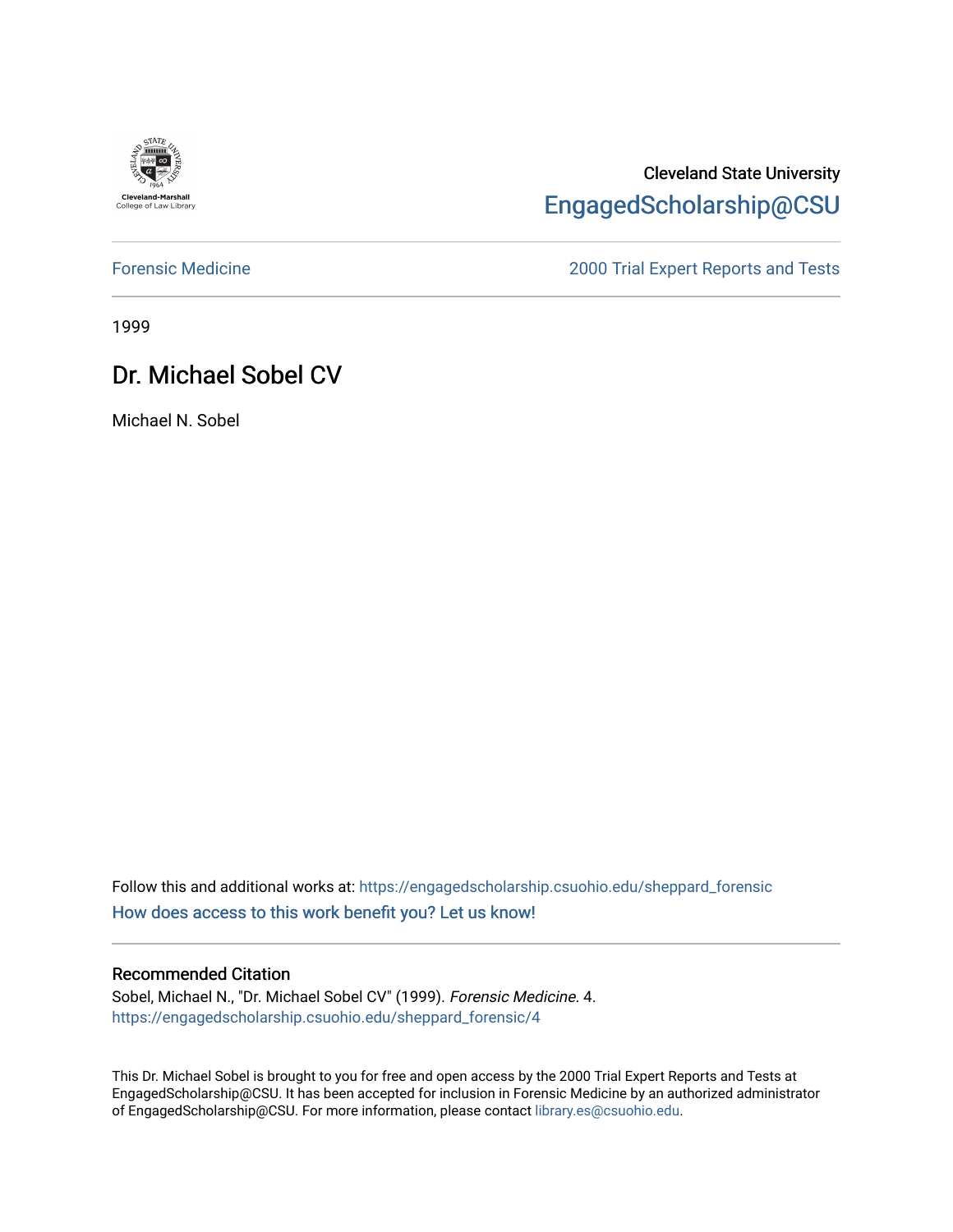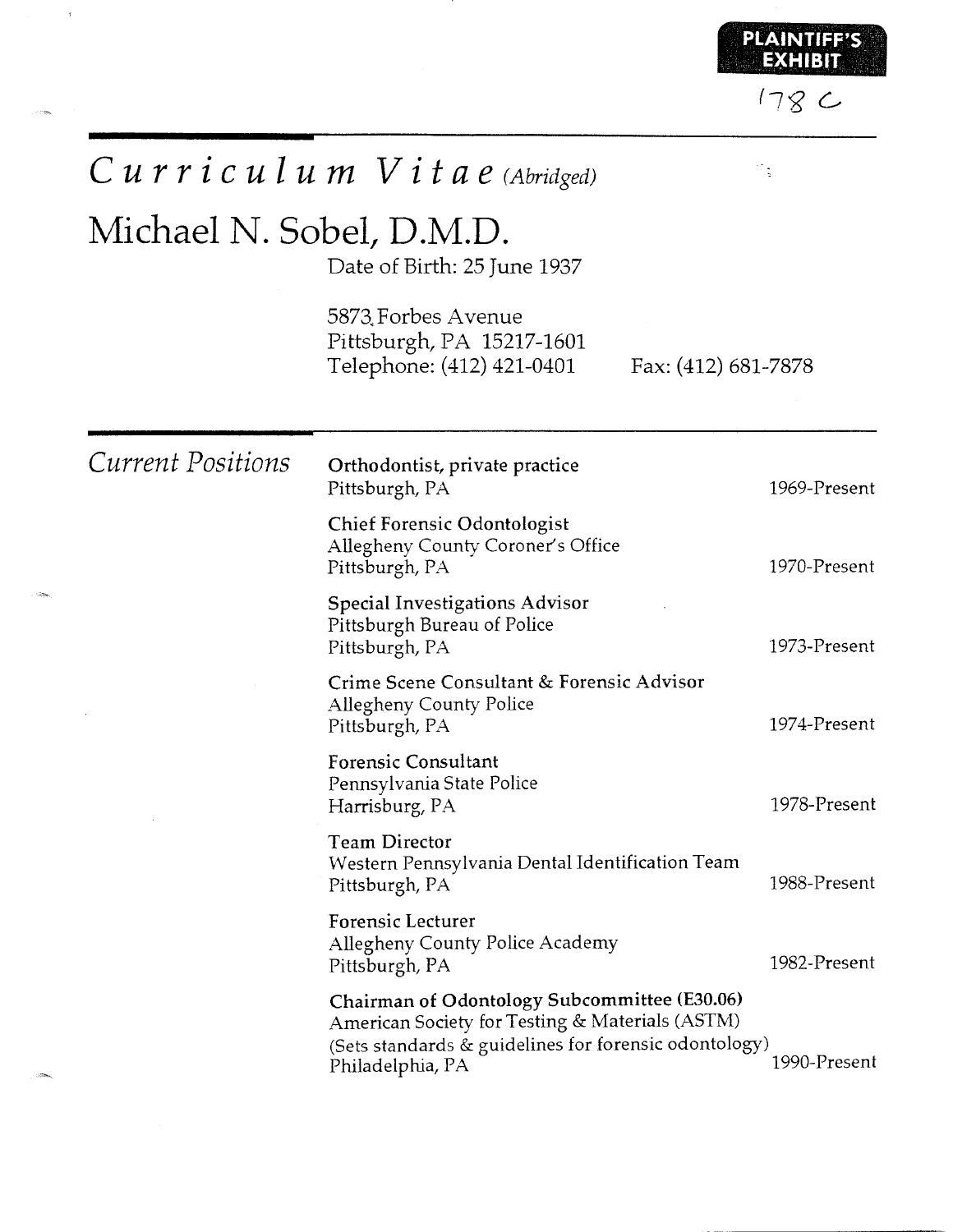Page 2 of 6

 $\mathbf{x} = \mathbf{x} + \mathbf{y}$ 

| Academic Positions                 |                                                                                                                   |              |
|------------------------------------|-------------------------------------------------------------------------------------------------------------------|--------------|
|                                    | Clinical Associate Professor of Dental Public Health<br>Director, Forensic Odontology Education                   |              |
|                                    | University of Pittsburgh School of Dental Medicine<br>Pittsburgh, PA<br>Previous Appointments:                    | 1974-Present |
|                                    | Assistant Professor of Oral Pathology                                                                             | 1970-74      |
|                                    | Instructor of Orthodontics                                                                                        | 1965-67      |
|                                    | Instructor of Oral Pathology                                                                                      | 1962-67      |
|                                    | <b>Clinical Associate Professor of Pediatrics</b>                                                                 |              |
|                                    | University of Pittsburgh School of Medicine<br>Pittsburgh, PA                                                     | 1993-Present |
| Hospital Affiliations              |                                                                                                                   |              |
|                                    | <b>Consulting Staff, Clinical Teaching Faculty</b>                                                                | 1993-Present |
|                                    | Active Staff, Clinical Teaching Faculty                                                                           | 1990-1993    |
|                                    | Department of Surgery, Dental Medicine Section                                                                    |              |
|                                    | Department of Pediatrics (Secondary Appointment)                                                                  |              |
|                                    | Member, Suspected Child Abuse & Neglect (SCAN) Committee<br>Consultant in Child Abuse, Family Intervention Center |              |
|                                    | Children's Hospital of Pittsburgh                                                                                 |              |
|                                    | Pittsburgh, PA                                                                                                    | 1990-Present |
|                                    | <b>Active Staff</b>                                                                                               | 1970-1994    |
|                                    | <b>Consulting Staff</b>                                                                                           | 1994-Present |
|                                    | Department of Surgery, Dental Medicine Section                                                                    |              |
|                                    | University of Pittsburgh Medical Center                                                                           |              |
|                                    | Pittsburgh, PA                                                                                                    |              |
| <i>Previous Affiliations</i>       | <b>Active Staff, Clinical Teaching Faculty</b>                                                                    |              |
|                                    | Director, Division of Orthodontics                                                                                |              |
|                                    | Department of Dental Medicine                                                                                     |              |
|                                    | Allegheny General Hospital                                                                                        |              |
|                                    | Pittsburgh, PA                                                                                                    | 1976-80      |
| Selected Professional Associations |                                                                                                                   |              |
|                                    |                                                                                                                   |              |
|                                    | American Society of Forensic Odontology.<br>American Academy of Forensic Sciences                                 |              |
|                                    | -Odontology Section.                                                                                              |              |
|                                    | American Society for Testing and Materials (ASTM)                                                                 |              |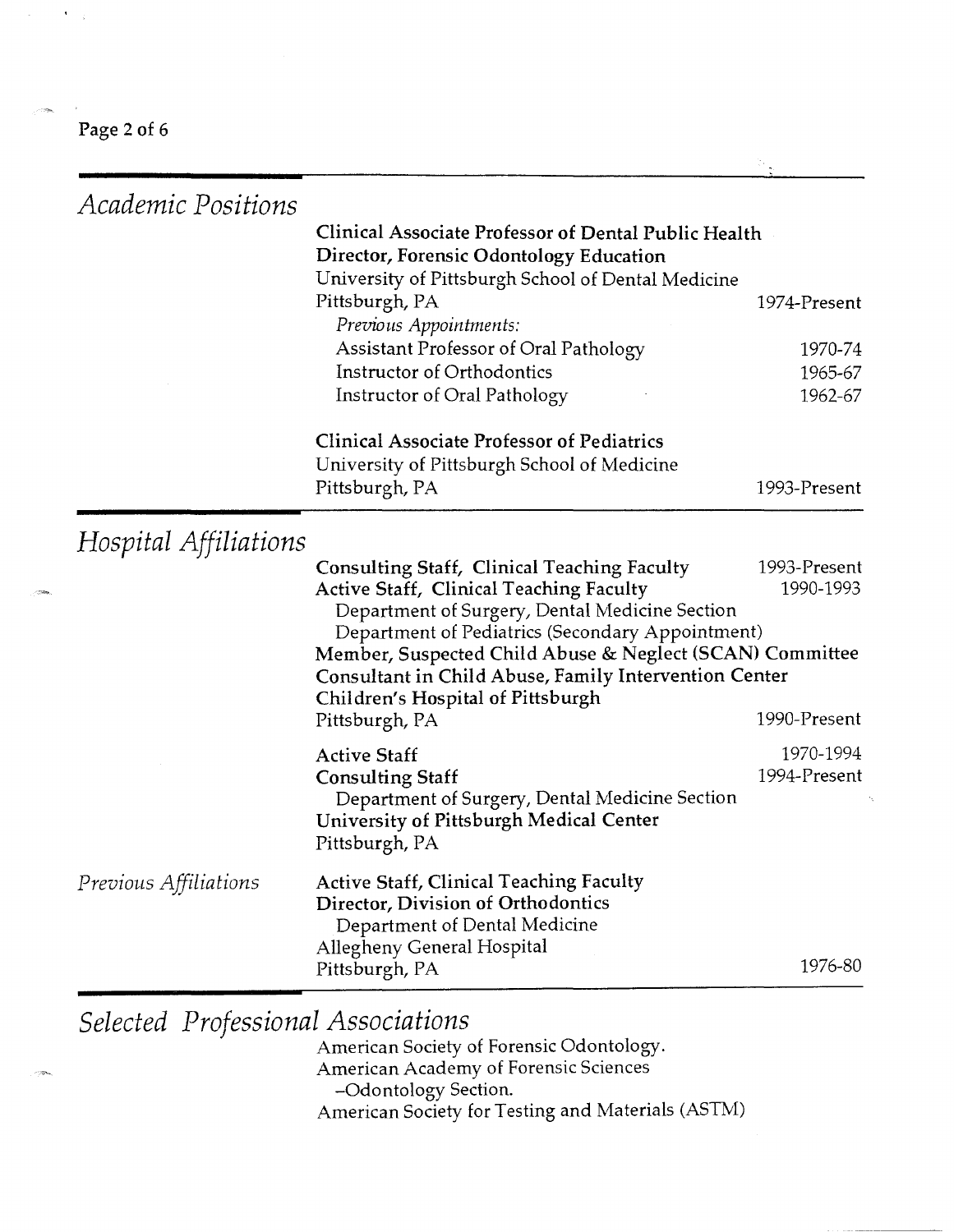| Education        | Washington and Jefferson College<br>Washington, PA                                                                                                                                                                                | 1955-57 |
|------------------|-----------------------------------------------------------------------------------------------------------------------------------------------------------------------------------------------------------------------------------|---------|
|                  | Bachelor of Science, Pre-Dental<br>University of Pittsburgh<br>Pittsburgh, PA                                                                                                                                                     | 1957-59 |
|                  | Doctor of Dental Medicine<br>University of Pittsburgh School of Dental Medicine<br>Pittsburgh, PA                                                                                                                                 | 1958-62 |
|                  | N.I.H. Traineeship in Oral Pathology<br>University of Pittsburgh School of Dental Medicine<br>Pittsburgh, PA                                                                                                                      | 1962-65 |
|                  | Residency in Orthodontics<br>University of Pittsburgh School of Dental Medicine<br>Pittsburgh, PA                                                                                                                                 | 1965-67 |
|                  | <b>Forensic Dentistry Course</b><br>Armed Forces Institute of Pathology<br>Washington, DC                                                                                                                                         | 1972    |
|                  | Advanced Orthodontic Techniques Course<br>Tweed Foundation for Orthodontic Research<br>Tucson, AZ                                                                                                                                 | 1983    |
|                  | <b>Forensic Anthropology Course</b><br>Smithsonian Institution, National Museum of Natural History<br>Washington, DC                                                                                                              | 1987    |
| Certifications   | Diplomate, American Board of Forensic Odontology<br>Fellow, American Academy of Forensic Sciences<br>Board Eligible, American Board of Orthodontics<br>Diplomate, National Dental Boards<br>Diplomate, Pennsylvania Dental Boards |         |
| Military Service | Lieutenant, U.S. Army Reserve                                                                                                                                                                                                     | 1960-67 |
|                  | Captain, U.S. Army Dental Corps, Active Duty                                                                                                                                                                                      | 1967-69 |
|                  | U.S. Army Commendation Medal                                                                                                                                                                                                      | 1969    |

 $\lambda_{\rm{max}}$ 

 $\sim$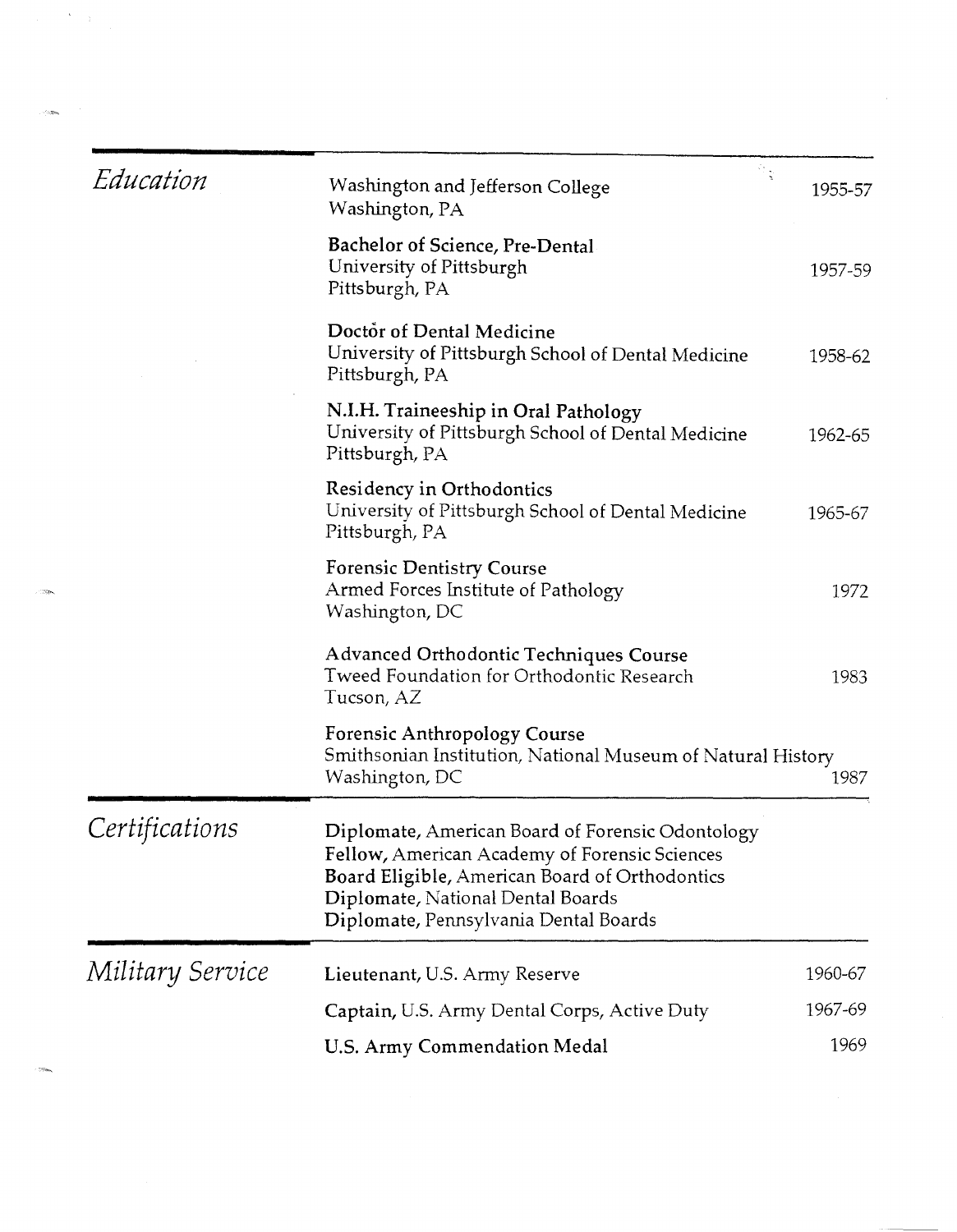## *Selected Publications*

Sobel, M.N., Chapter 28: Forensic Odontology, in *Forensic Sciences* (Wecht, C.H., ed.), New York, Matthew Bender Co., 1981, rev. 1983, revision in preparation 1999.

Perper, J.A. & Sobel, M.N., Identification of fingernail markings in manual strangulation, *Am.* J. *For. Med.* & *Path.*  2:45-48, 1981.

Sobel, M.N., Odontology – The dentist's role in the forensic sciences, *Trial* 19:63-65, Jan. 1983.

Rapp, R. & Sobel, M.N., "Orthodontics", *Encyclopedia Americana,* 1984 ed.

Sobel, M.N. & Perper, J.A., Self-inflicted bite mark on the breast of a suicide victim, *Am.* J. *For. Nied.* & *Path.* 6:336-339, 1985.

Sobel, M.N., What the teeth can tell us!, *Forensic Hon'zons,*  2(1):8-13, Oct. 1989.

David, T.J. & Sobel, M.N., Recapturing a 5-month-old bite mark by means of reflective ultraviolet photography, J. *Forensic Sciences,* 39(6):1560-1567, Nov. 1994.

## *Recent Papers Presented*

Sobel, J.B. & Sobel, M.N., The use of standard forms to achieve consistency in forensic odontology investigations, 43rd Annual Meeting of the American Academy of Forensic Sciences, Anaheim, CA, 18-23 Feb. 1991.

Boland, R.T., Sobel, M.N. & Sobel, J.B., Critical incident stress debriefing of mass disaster dental identification teams, 43rd Annual Meeting of the American Academy of Forensic Sciences, Anaheim, CA, 18-23 Feb. 1991.

David, T.J. & Sobel, M.N., Recapturing a 5-month-old bite mark by means of reflective ultraviolet photography, 44th Annual Meeting of the American Academy of Forensic Sciences, New Orleans, LA, 17-22 Feb. 1992.

*(continued)*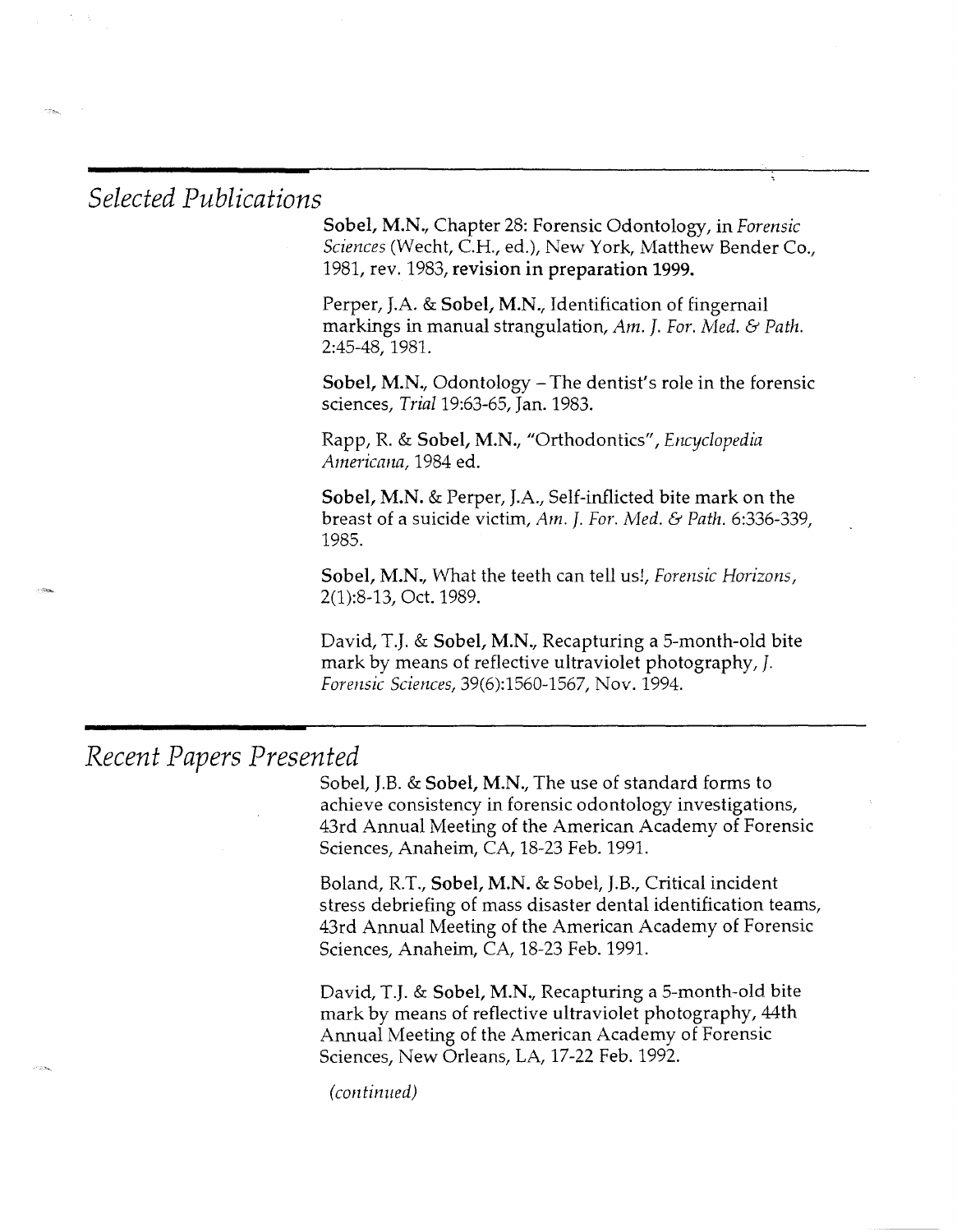Sobel, M.N. & Sobel, J.B., Analysis and presentation of computer digitized bite mark evidence, 44th Annual Meeting of the American Academy of Forensic Sciences, New  $\mathbb{R}^2$ Orleans, LA, 17-22 Feb. 1992.

Sobel, M.N., Wurzel, J., Yelcick, J., & Sobel, J.B., PathMAC: The use of computer aided learning in forensic odontology, 44th Annual Meeting of the American Academy of Forensic Sciences, New Orleans, LA, 17-22 Feb. 1992.

Sobel, M.N. & Sobel, J.B., The challenges of the crash of USAir 427: Recovery and identification of fragmented and co-mingled human remains. 47th Annual Meeting of the American Academy of Forensic Sciences, Seattle, WA, 13-18 Feb. 1995.

Sobel, M.N., Development of an instructional system for bite mark analysis. 49th Annual Meeting of the American Academy of Forensic Sciences, New York, NY, 16-21 Feb. 1997.

## *Civic* & *Professional*

Western Pennsylvania Dental Identification Team Team Director for Dental Identification Operations following the crash of USAir Flight 427 near Pittsburgh International Airport September-October, 1994

PBS/Nova Television Production: "The Science of Murder" Participant in TV production re-evaluating the evidence in the Shepherd Murder Case, to be presented in Fall 1999 on PBS. August-September, 1998

American Board of Forensic Odontology Chairman, Continuing Education Committee Member, Continuing Education Committee 1992-93 1990-1994

American Society for Testing and Materials (ASTM) Chairman, Forensic Sciences-Sub-Committee for Odontology 1992-Present

| University of Pittsburgh General Alumni Association<br>Member, Alumni Council | 1985-90   |
|-------------------------------------------------------------------------------|-----------|
| University of Pittsburgh Dental Alumni Association                            |           |
| President                                                                     | 1986-88   |
| Member, Executive Board                                                       | 1985-1997 |
| (continued)                                                                   |           |